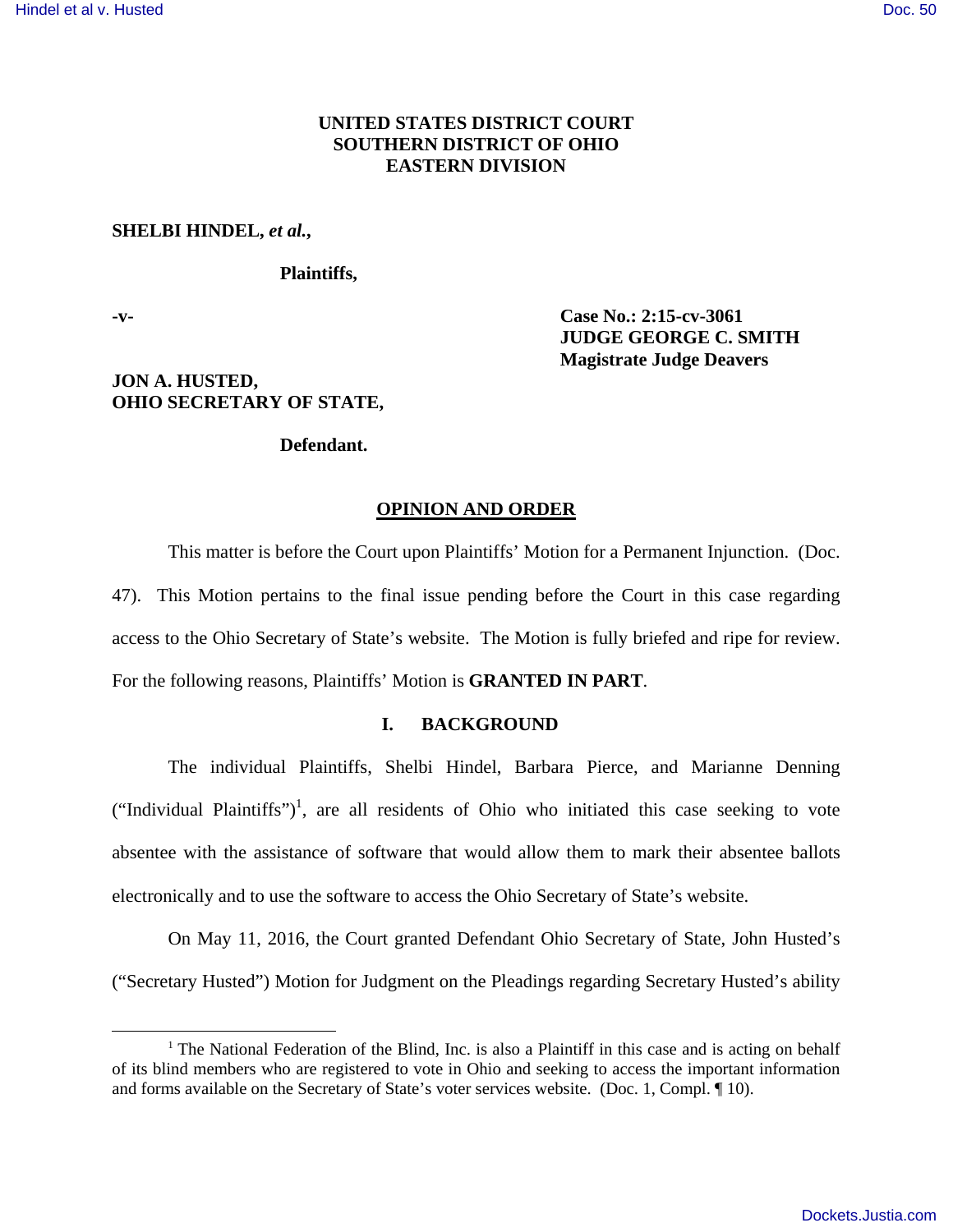to immediately implement an available and accessible absentee voting system for blind voters. (Doc. 31, Op. and Order). The remaining issue before the Court is the Individual Plaintiffs' access to the Ohio Secretary of State's voter services website (the "website"), available at www.sos.state.oh.us.<sup>2</sup> The website offers Ohio voters information about voting procedures and policies, candidates, new voting initiatives, election results and data, campaign finance information, and upcoming elections. There are also voting forms available on the website, including voter registration and absentee ballot request forms. Voters who wish to change their voter registration can do so online via the website. Additionally, as of January 2017, individuals may also use the website to register to vote. *See* Ohio Rev. Code § 3503.20.

Plaintiffs and other blind individuals often use screen access software to access public websites like the Ohio Secretary of State's website. This software converts the information on the website to a form the individuals can read, such as textual information on a computer, tablet, or smartphone screen via an audio output, refreshable Braille display pad, or by screen magnification. (Doc. 47, Pls.' Mot. at 3). There are accessibility guidelines (the Web Content Accessibility Guidelines ("WCAG")) published by the Web Accessibility Initiative of the World Wide Web Consortium. These guidelines specify how to make content accessible for all users, but primarily for people with disabilities. The current version of these guidelines that the parties agree the website should comply with is WCAG Level 2.0 AA. At the time of the filing of these briefs, the parties agree that the website is not compliant with WCAG Level 2.0 AA.

In February 2015, the American Civil Liberties Union ("ACLU") and Center for Accessible Technology published a report explaining the need for accessible online voter

 $\overline{a}$ 

<sup>&</sup>lt;sup>2</sup> The website contains thousands of individual webpages and hundreds of forms and documents addressing issues ranging from election and voter information to business filings. (Doc. 29-3, Damschroder Aff. at  $\P$ 4).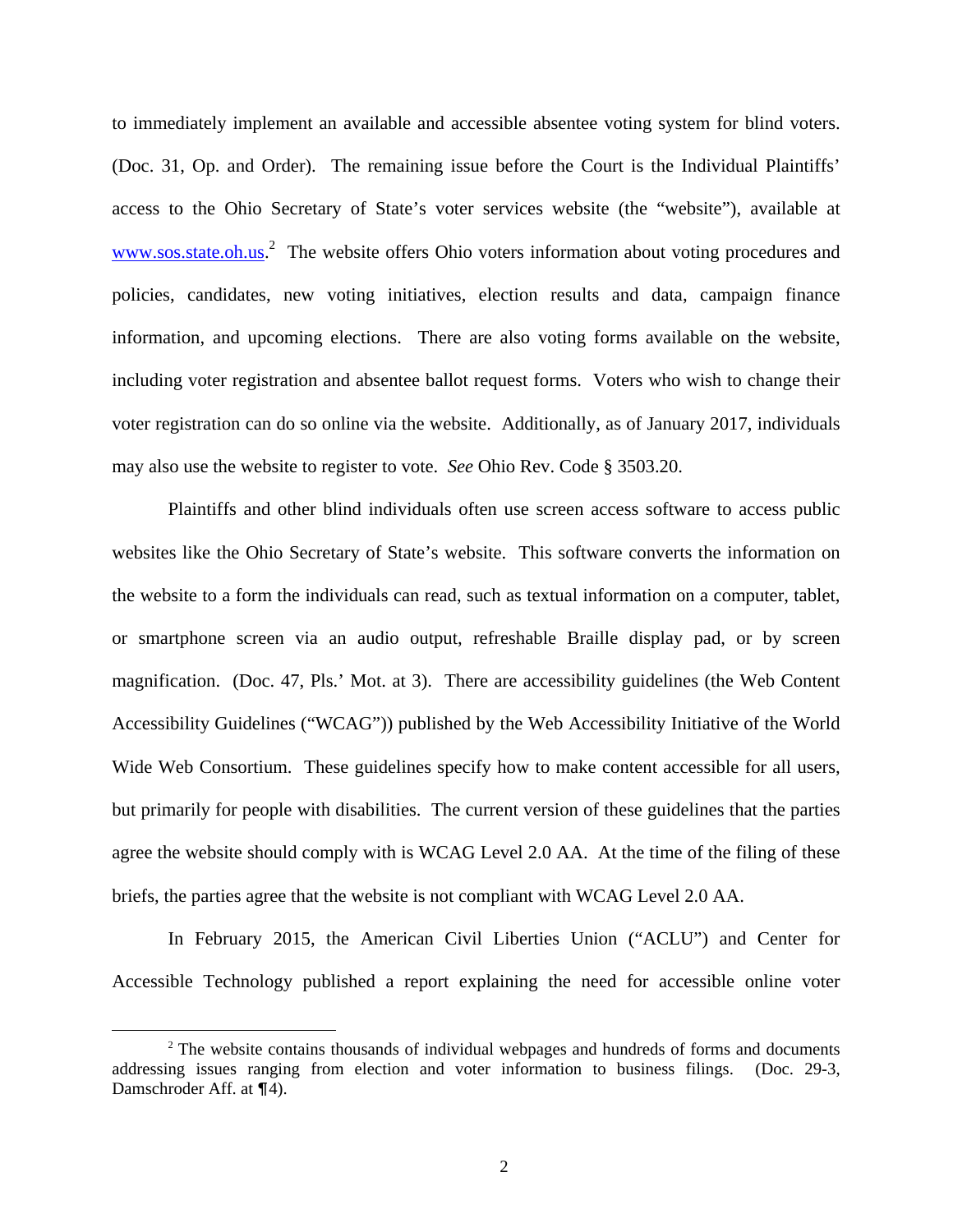registration for voters with disabilities and assessing the accessibility of several states' voter services websites. (Doc. 2-9, Decl. of Sharron Rush ¶ 10, Ex. B (citing Suzan Mizner & Eric Smith, *Access Denied: Barriers to Online Voter Registration for Citizens with Disabilities*, ACLU Ctr. for Accessible Tech., (January 2015), https://www.aclu.org/report/access-deniedbarriers-online-voter-registration-citizens-disabilities).<sup>3</sup> The report included an assessment of Ohio's voter services website and found that Ohio's website failed in seven out of nine categories of accessibility: forms; screen reader access; semantic organization; skip navigation; alt text; keyboard access; and text size and scaling. (*Id.* at Ex. B, 46–47). Plaintiffs have also provided the Court with a video demonstration of individuals attempting to access various portions of the Secretary's website. (Doc. 47-2, Video Exh. 1-A to Pl.'s Mot.). The Court reviewed the video in its entirety illustrating the difficulty a blind individual would have in navigating the website.

Secretary Husted has begun the process to ensure the website meets the accessibility standards, but not as quickly as demanded by Plaintiffs. Prior to the initiation of this lawsuit and in response to the February 2015 ACLU and Center for Accessible Technology report, Secretary Husted contracted with a third-party vendor, Unicon (aka Lochbridge), to assess how to bring the

 $\overline{a}$ 

<sup>&</sup>lt;sup>3</sup> Sharron Rush is the Executive Director of Knowbility, Inc., a nonprofit organization that is a leader in advocacy and training for web and digital technology accessibility. In addition the ACLU and Center for Accessible Technology's report discussed above, she conducted her own testing of Ohio's website to determine if it was accessible to blind individuals using screen access software. (Rush Decl. at ¶¶ 3, 4, 7, 8, 10). The Court has reviewed the summary provided by Ms. Rush, but does not find it is necessary to discuss in detail as the Secretary of State does not dispute the problems with his website.

Ms. Rush opined that it would cost between \$25,000 to \$50,000 to fix the Secretary's website, including all of its forms, and that creating a new website could be considerably less expensive. (Doc. 49- 1, 12/7/15 Rush Decl. ¶ 11).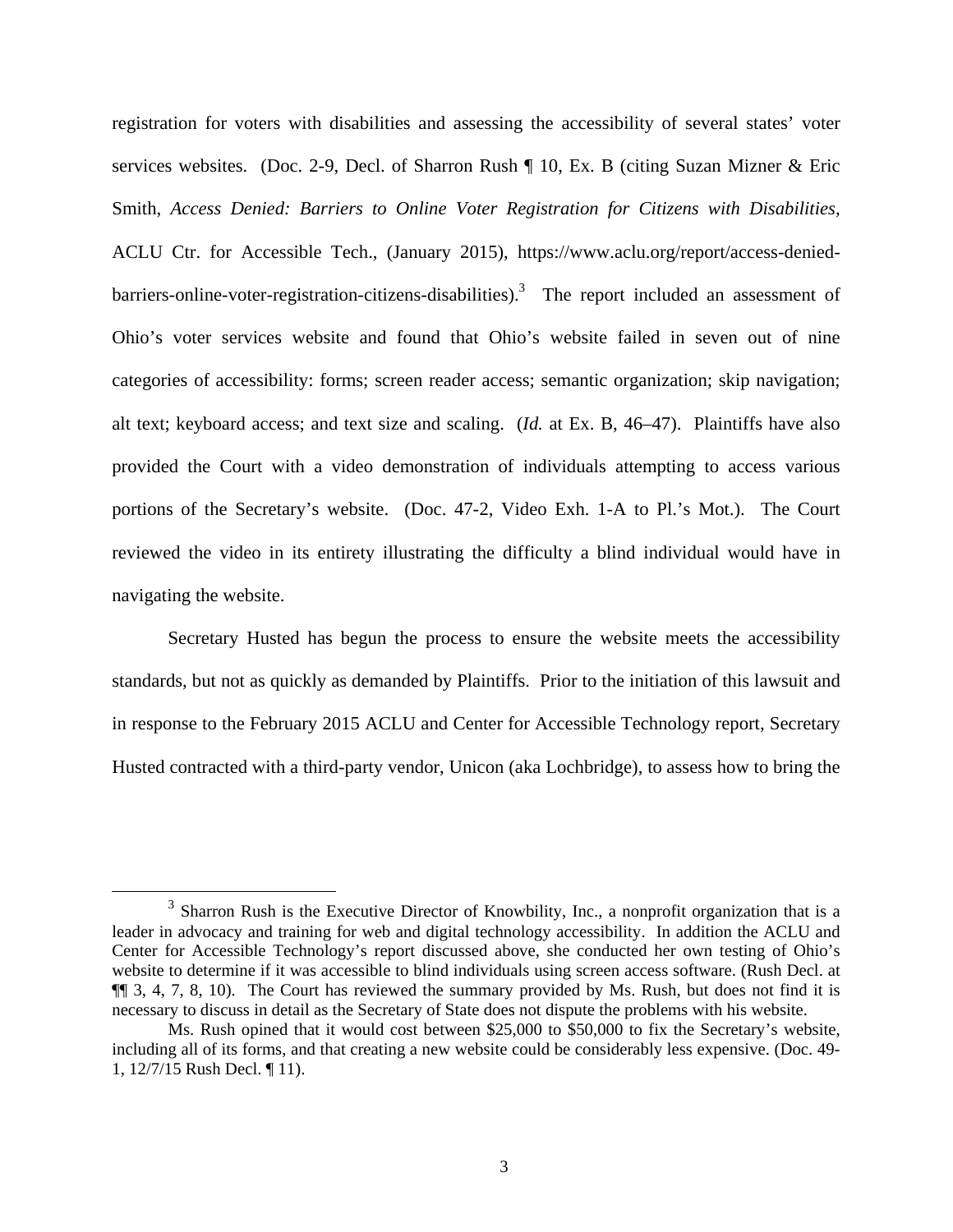voting and elections portions of his website into compliance with the WCAG Level 2.0 AA.<sup>4</sup> Secretary Husted later contracted with third-party vendor SSB Bart to obtain an assessment of the complete website. (Doc. 48, Def.'s Resp. at 2).

Additionally, Secretary Husted contracted with Pete Bossley of Accessibility Ally, an independent website accessibility contractor, to review potential contract bids and to oversee the selection process, as well as to provide post-remediation testing to ensure satisfactory compliance with WCAG 2.0 AA. (Doc. 48-1, Damschroder Supp. Aff. at  $\P$  14). The Secretary's office also hired Nathan Fernandes to serve as the Secretary's website accessibility coordinator. (*Id.* at  $\P$  19). In this role, Mr. Fernandes reports directly to Assistant Secretary of State and Chief of Staff Matthew Damschroder and has been charged with developing, implementing, and managing an electronic and information technology accessibility program within the Secretary's office. (*Id.* at  $\P$  20). Further, Secretary Husted worked with Plaintiffs prior to the 2016 general election to prioritize and expedite the updates to the most commonly used components of the voters and elections portions of the website. Secretary Husted acknowledges that there is still more work to be done and has ultimately determined that the most effective way to conform its complete website to WCAG 2.0 AA is to purchase a new web content management system ("CMS").<sup>5</sup> (Doc. 48-1, Damschroder Supp. Aff. at  $\P$  7).

Secretary Husted has begun the process to contract with a third-party vendor to purchase a new website content management system. (*Id.* at  $\P$  5). On December 7, 2016, the Secretary's

 $\overline{a}$ 

<sup>&</sup>lt;sup>4</sup> The Secretary of State's office does not have the staff or technology to independently perform a complete overhaul of its website and therefore must use third-party vendors to perform many of these tasks. (Doc. 29-3, Damschroder Aff. at  $\P$  5). In order for the Secretary to contract with outside vendors, he must comply with the State of Ohio's procurement process. Ohio Rev. Code §§ 125.035, 125.041 (Doc. 29-3, Damschroder Aff. at 6;).

<sup>&</sup>lt;sup>5</sup> CMS is a software system that provides the foundation and tools to create and manage website content.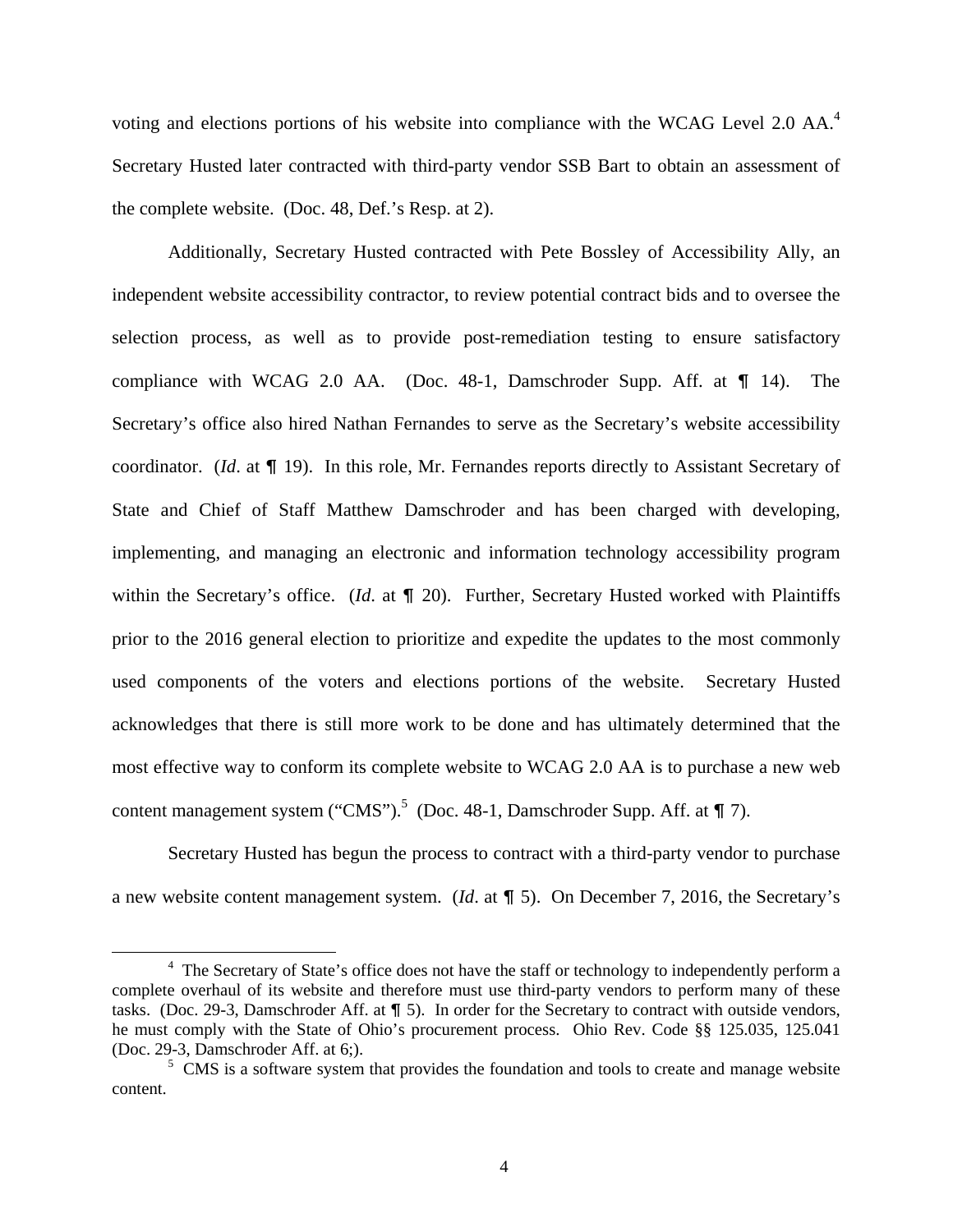office prepared and published a request for proposals ("RFP"). The RFP was scheduled to be published for four weeks, after which time the Secretary's office, with the guidance of consultants Mr. Bossley and Mr. Fernandes, planned to select a qualified vendor. (*Id.* at  $\P\P$  6-8). It is the Secretary's position that once the information from the current website is transferred to the new CMS, and fully tested, then it will be in compliance with WCAG 2.0 AA. (*Id.* at  $\P\P$ 10, 20).

Plaintiffs acknowledge the efforts made by the Secretary of State, but argue that the Secretary's proposed completion date for remediation of November 2018 is unacceptable. Plaintiffs seek to enjoin Secretary Husted from denying individuals with disabilities an equal opportunity to access the website, in violation of Title II of the Americans with Disabilities Act ("ADA"), codified at 42 U.S.C. § 12101–12213. Plaintiffs seek a proposed deadline of March 2017.

### **II. STANDARD OF REVIEW**

 The standards for preliminary and permanent injunctions are essentially the same, except that the plaintiff must show actual success on the merits when seeking a permanent injunction. *Am. Civil Liberties Union of Kentucky v. McCreary Cty., Ky.*, 607 F.3d 439, 445 (6th Cir. 2010).

To obtain a permanent injunction, Plaintiffs must establish:

(1) that they will suffer a continuing irreparable injury if the court fails to issue an injunction; (2) that there is no adequate remedy at law; (3) that, considering the balance of hardships between the plaintiffs and the defendants, a remedy in equity is warranted; and (4) that it is in the public's interest to issue the injunction.

*Sherfel v. Gassman*, 899 F. Supp. 2d 676, 708 (S.D. Ohio 2012) (Graham, J.), *aff'd sub nom*., *Sherfel v. Newson*, 768 F.3d 561 (6th Cir. 2014).

Additionally, when a party seeks to enjoin a government agency, "his case must contend

with the well-established rule that the Government has traditionally been granted the widest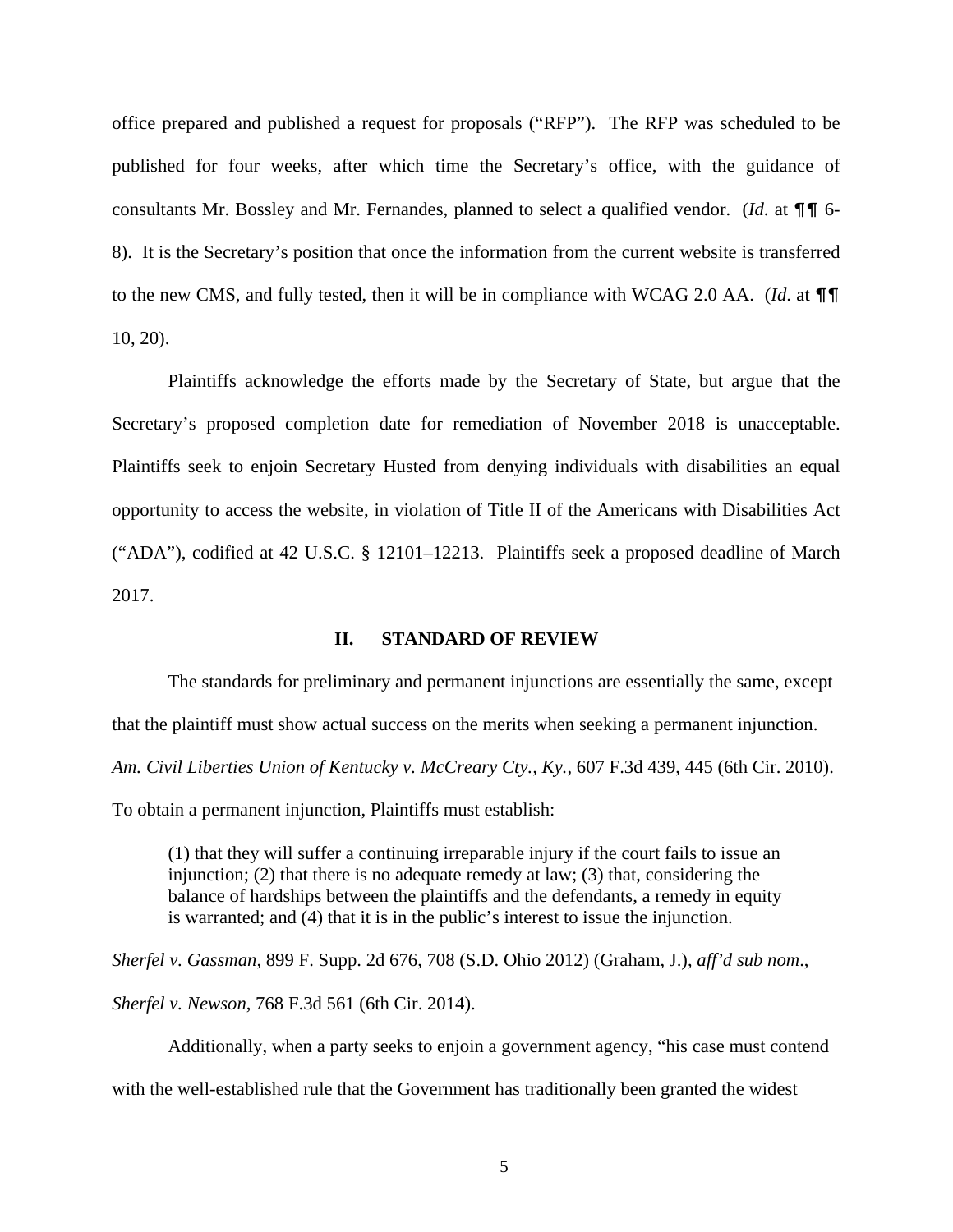latitude in the dispatch of its own affairs." *Rizzo v. Goode*, 423 U.S. 362, 378–80 (1976) ("When it injected itself by injunctive decree into the internal disciplinary affairs of this state agency, the District Court departed from these precepts"). "This 'well-established' rule bars federal courts from interfering with non-federal government operations in the absence of facts showing an immediate threat of substantial injury." *Midgett v. Tri–County Metro. Dist. of Oregon*, 74 F. Supp. 2d 1008, 1012 (D.Or. 1999), *aff'd* 254 F.3d 846 (9th Cir. 2001); *see also Brown v. Bd. of Tr. of LaGrange Ind. Sch. Dist.*, 187 F.2d 20 (5th Cir. 1951). Therefore, any injunction against a state agency must be *narrowly tailored* to "fit the nature and extent" of the established constitutional or statutory violation. *See Gibson v. Firestone*, 741 F.2d 1268, 1273 (11th Cir. 1984) (emphasis added). Greater caution or care should be exercised where a government subdivision is involved, particularly where the injunction would require "detailed and continuous supervision" over the conduct of that subdivision. *Brown*, 187 F.2d at 24.

### **III. DISCUSSION**

Plaintiffs are seeking a permanent injunction against Secretary Husted to require him to make his website accessible to everyone, including the Individual Plaintiffs who use special software to read the website's information. Plaintiffs contend that Secretary Husted is in violation of Title II of the ADA by denying Plaintiffs an equal opportunity to access the website. (Doc. 47, Pl.'s Mot. at 11). Defendant counters that even before this lawsuit was filed, he has been working to improve the website accessibility for all users and an order requiring completion as suggested by Plaintiffs would be unduly burdensome. (Doc. 48, Resp. at 2).

#### **A. Success on the Merits**

Title II of the ADA requires that "[n]o qualified individual with a disability shall, by reason of such disability, be excluded from participation in or be denied the benefits of services, programs, or activities of a public entity, or be subjected to discrimination by any such entity."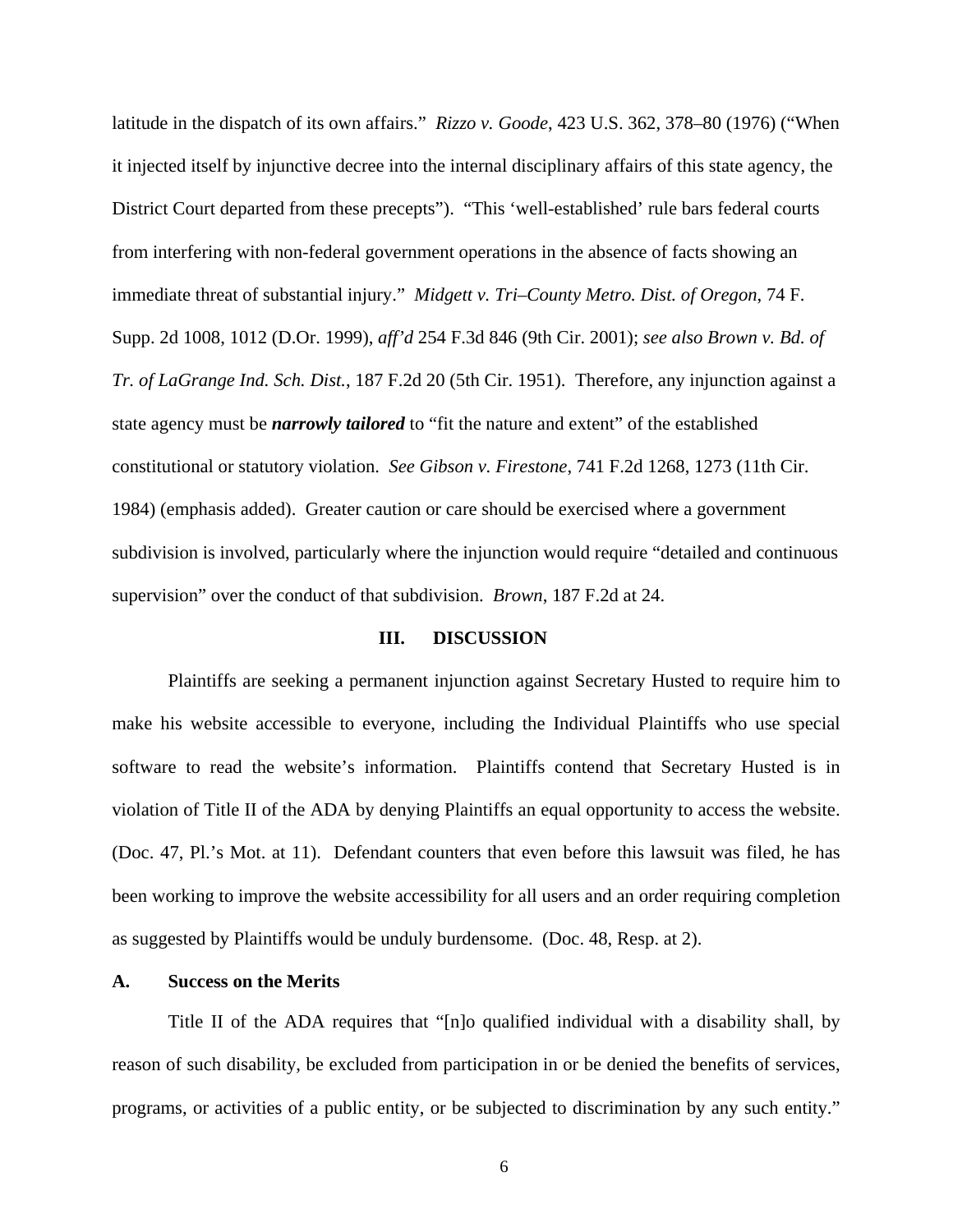42 U.S.C. § 12132. Defendant is a public entity within the scope of Title II. 42 U.S.C. § 12131(1)(B). In order to establish a claim under the ADA, Plaintiffs must show that they (1) have a disability; (2) that they are otherwise qualified; and (3) that they are being excluded solely because they have a disability. *See generally Kaltenberger v. Ohio Coll. of Podiatric Med.*, 162 F.3d 432, 435 (6th Cir. 1998). The parties do not dispute, and the Court agrees, that Plaintiffs have satisfied the first two elements. The Individual Plaintiffs have a recognized disability and as citizens of Ohio and interested in voting, they are qualified to use the Secretary of State's website. As to the third element, whether Plaintiffs were subjected to unlawful discrimination because of their disabilities, it is not necessary that they show intentional discrimination. *Alexander v. Choate*, 469 U.S. 287, 296 (1985). The Supreme Court has recognized that discrimination against the disabled is typically due to "apathetic attitudes rather than affirmative animus." *Id.*

Plaintiffs generally argue that in providing a website service, Secretary Husted must afford all individuals, including Plaintiffs, "an opportunity to participate in or benefit from the aid, benefit, or service that is . . . equal to that afforded others." (Doc. 47, Pls.' Mot. at 12 (citing 28 C.F.R. § 35.130(b)(1)(ii))). Plaintiffs assert that they have been denied the right to use the Secretary's website in a manner that is "equal to that afforded others." 28 C.F.R. § 35.130(b)(1)(ii). As illustrated by the declaration of Plaintiffs' expert witness, Sharron Rush, and the video exhibit submitted by Plaintiffs, the website is difficult for the Individual Plaintiffs using screen access software to navigate the website and access some of the information.

Plaintiffs and Defendant both reference one case that addressed the issue of an inaccessible website: *Martin v. Metro. Atlanta Rapid Transit Auth*., 225 F. Supp. 2d 1362 (N.D. Ga. 2002). In *Martin*, the plaintiffs were a group of individuals with varying disabilities,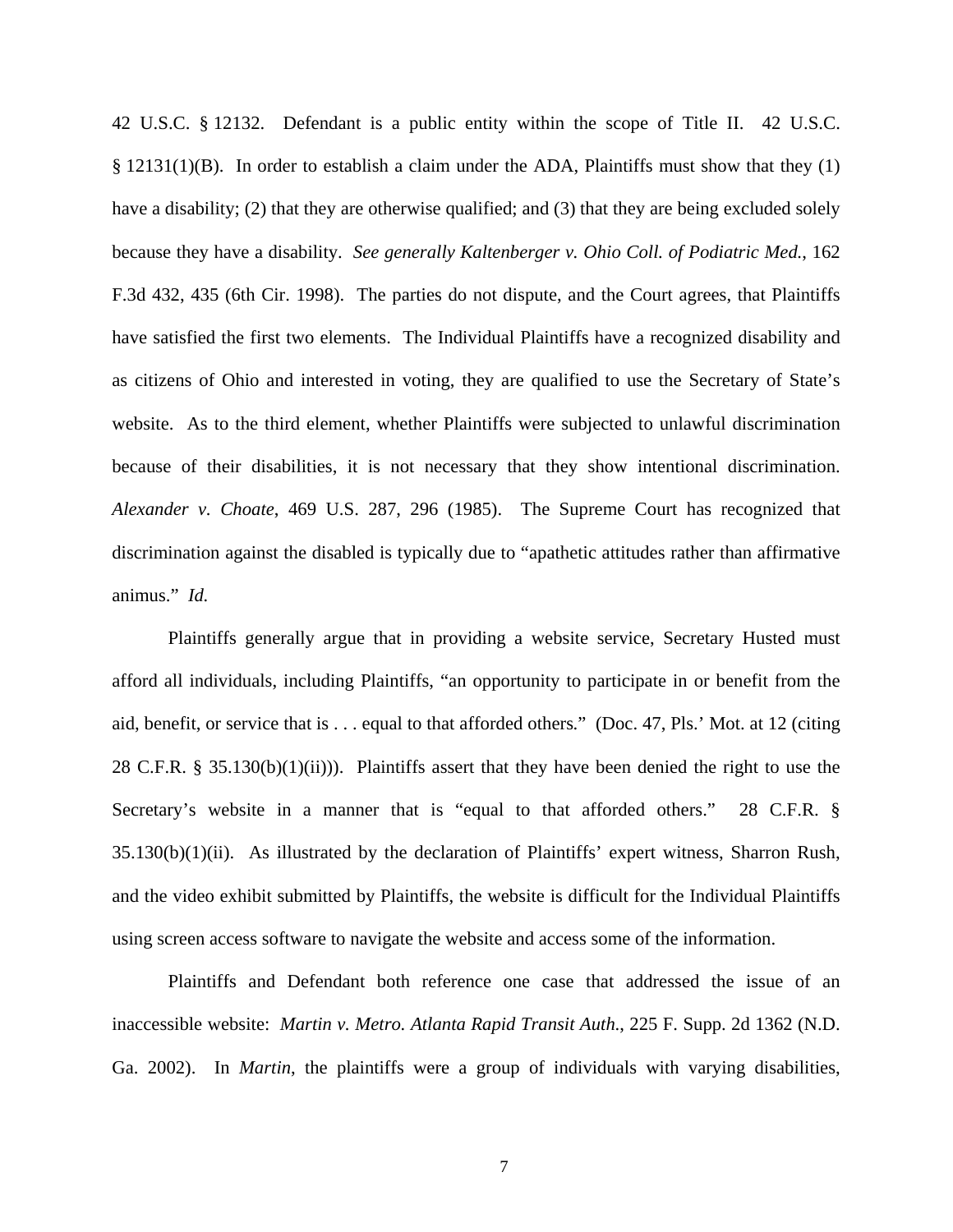including blind or visually impaired, wheelchair bound quadriplegics, and an individual with cerebral palsy who also required the use of a wheelchair. *Id.* at 1364. The plaintiffs sought injunctive relief against the mass transit system arguing that the transit system's failure to provide them with scheduling and route information in accessible formats violated the ADA. *Id.* The system provided information through a telephone line and provided the schedules in Braille if requested through customer service. *Id*. at 1365. The transit system also had a website that provided individuals with extensive information on the routes and schedules, however, it was "not yet formatted in such a way that it is uniformly accessible to persons who are blind." *Id*. at 1366. There was further testimony that the transit system was "in the process of developing a plan to modify its web site so that route and scheduling information can be displayed in an alternative, plain text formal that is easily deciphered by text reader software." *Id.*

The *Martin* court ultimately found that the information on the transit system's website was "not equally accessible to disabled persons, particularly the visually impaired." *Id*. at 1377. The court further held that the transit system was "violating the ADA mandate of 'making adequate communications capacity available, through accessible formats and technology, to enable users to obtain information and schedule service.'" *Id.* (citing 49 C.F.R. § 37.167(f)). Recognizing the transit system was taking steps to make the website accessible, the court directed the parties to confer and agree on an appropriate remedy that was narrowly tailored to address the ADA violations. *Id*. at 1383.

 Secretary Husted, relying on *Martin*, asserts that like the transit system, his office has already been implementing accessibility updates to his website and has worked with Plaintiffs to "identify and prioritize accessibility updates to the voter services pages of the website." (Doc. 48, Resp. at 11). In fact, Secretary Husted states in his brief, "[t]he Secretary has never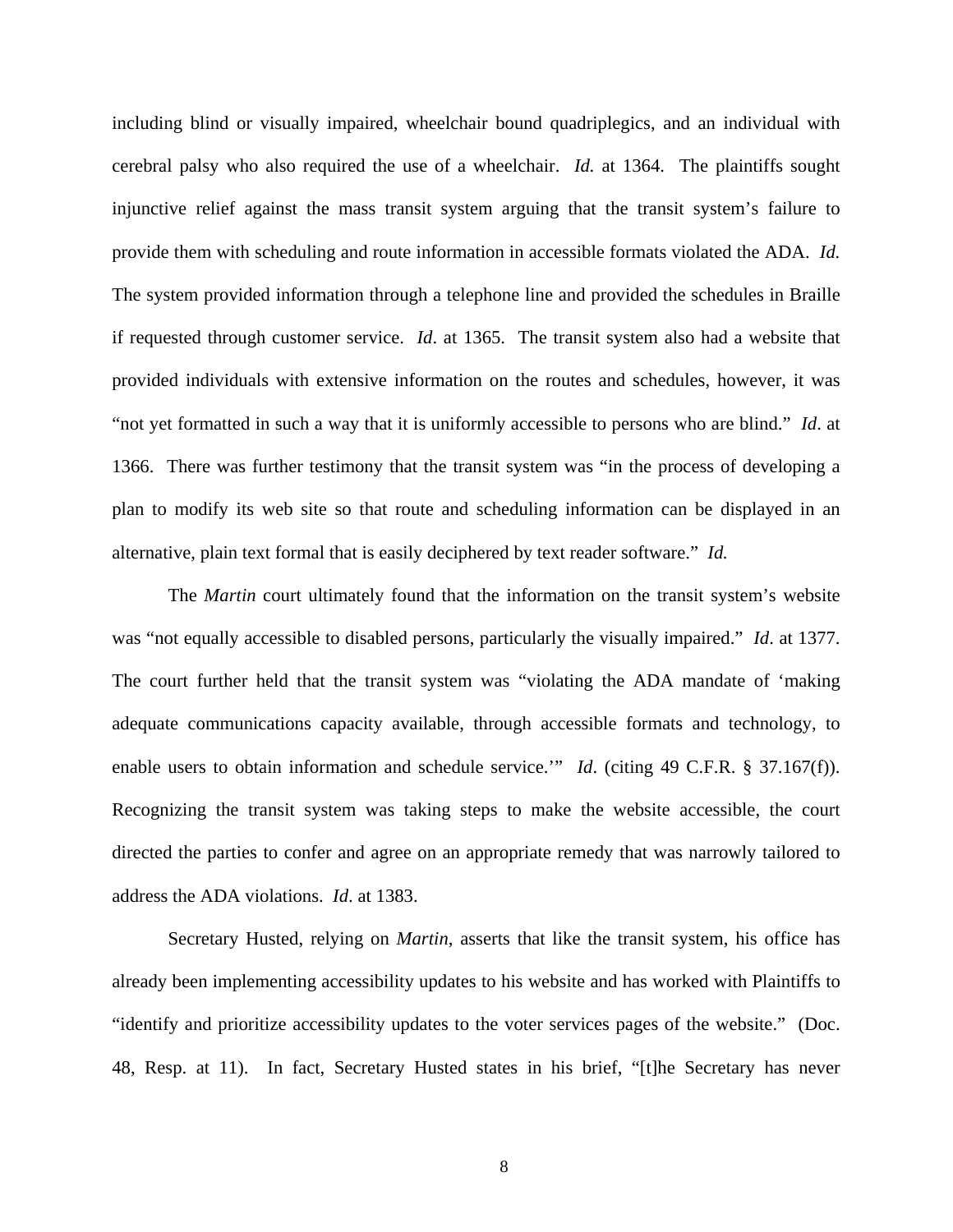contended that certain accessibility barriers do not exist within the current framework of his website. To the contrary, the Secretary has voluntarily committed to remedying any such barriers by remediating its website to conform with WCAG 2.0 AA. The real issue here is that Plaintiffs want to control the Secretary's remediation process." (Doc. 48, Def.'s Resp. at 11, n. 6). And instead, the Secretary proposes that the relief, like that in Martin, should be narrowly tailored to address the ADA violation. Secretary Husted contends that if the Court finds that injunctive relief is warranted in this case, "such relief should be limited to requiring the Secretary's website conform to WCAG 2.0 AA." (Doc. 48, Def.'s Resp. at 11).

 The Court finds that Plaintiffs have sufficiently established that Secretary Husted's website violates Title II of the ADA because it is not formatted in a way that is accessible to all individuals, especially blind individuals like the Individual Plaintiffs whose screen access software cannot be used on the website. Therefore, Plaintiffs have proven the first element for a permanent injunction, success on the merits of their ADA claim. The Court will next address the remaining elements for a permanent injunction and then discuss what relief is necessary.

### **B. Irreparable Injury**

 Again, there is no dispute that continued denial of accessibility to the website would constitute irreparable injury. But there is a dispute as to how long the Individual Plaintiffs should have to be denied access. Plaintiffs urge this Court to order a very quick overhaul of the website, whereas Secretary Husted argues that Plaintiffs suggested timeframe is unduly burdensome and asserts that eighteen months would be adequate to finalize their plans for the website.

 The Court finds that Plaintiffs have demonstrated sufficient irreparable injury if they are denied access to the website. The Court will consider timing arguments in the relief section below.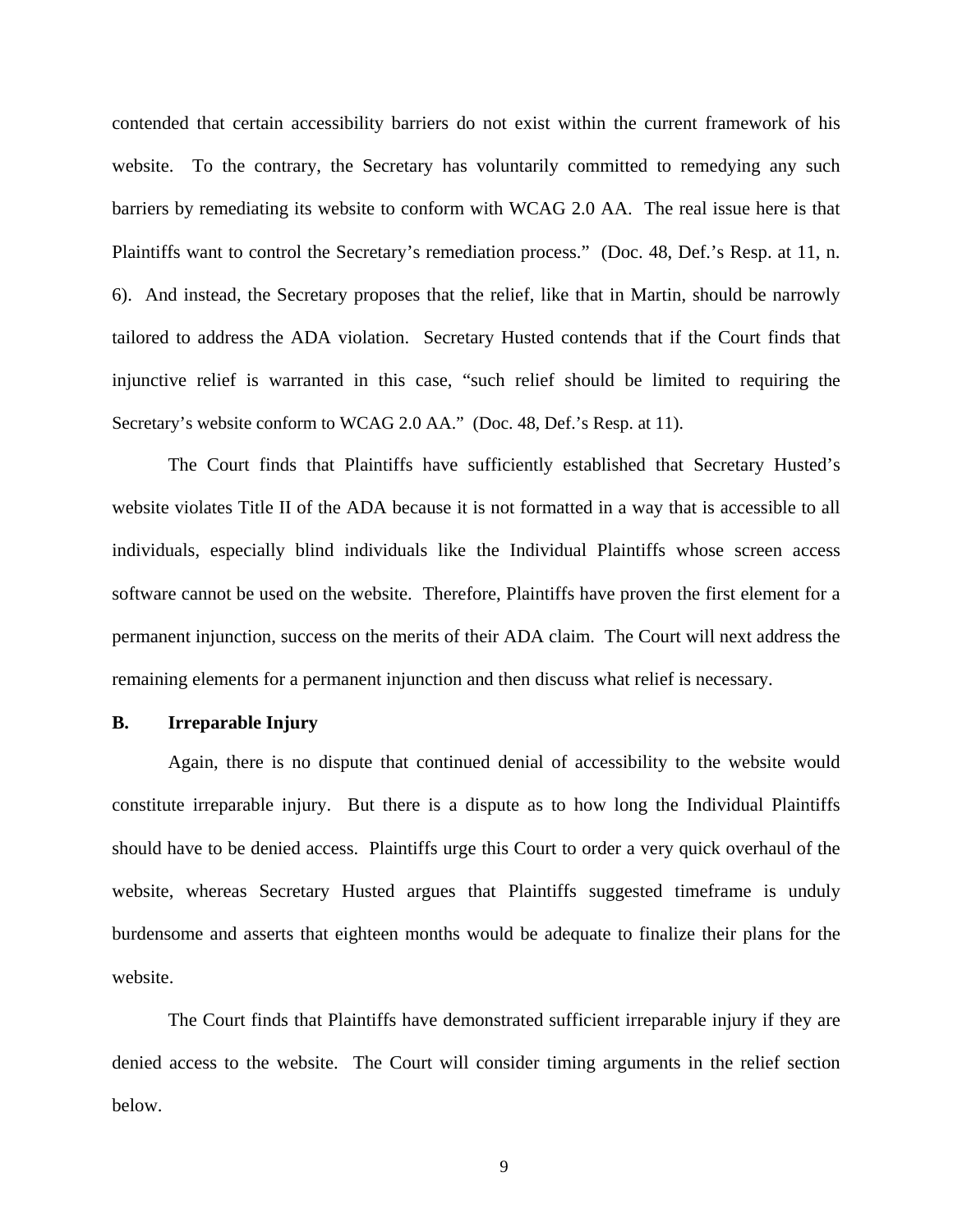# **C. No Adequate Remedy at Law**

 "Remedies available at law are inadequate to compensate for violation of an individual's civil rights." *Nat'l Fed'n of the Blind v. Lamone*, No. 14-1631, 2014 WL 4388342, at \*15 (D. Md. Sept. 4, 2014), *aff'd sub nom.* 813 F.3d 494 (4th Cir. 2016). Plaintiffs argue, and the Court agrees, that "the only relief that will remedy Plaintiffs' injury is relief that will prevent its reoccurrence: an injunction requiring Secretary Husted to make his website available to Plaintiffs on equal terms." (Doc. 47, Pls.' Mot. at 16).

## **D. Balance of Hardships**

 Plaintiffs argue that the balance of hardships weighs heavily in favor of granting an injunction. Plaintiffs assert that they will be at a severe disadvantage in accessing election information, including dates, candidates, and polling locations unless the website is made accessible using their screen access software.

 Secretary Husted, however, has argued that it would essentially be a hardship to his office to have to comply with Plaintiffs' proposed injunctive relief and suggested timeframe for completion.

 The Court is sympathetic to the arguments of both parties. The Court is mindful of all the legal requirements Secretary Husted has to comply with in order to hire consultants, to obtain funding, and to purchase a new system. Further, the Court appreciates the Secretary's efforts in working to make his website more accessible. However, this case was filed in December of 2015, and the Court cannot allow for these Individual Plaintiffs and others similarly situated to continue to be denied access to very important information that individuals without these disabilities can access. Therefore, the balance of hardships weighs in favor of granting a permanent injunction.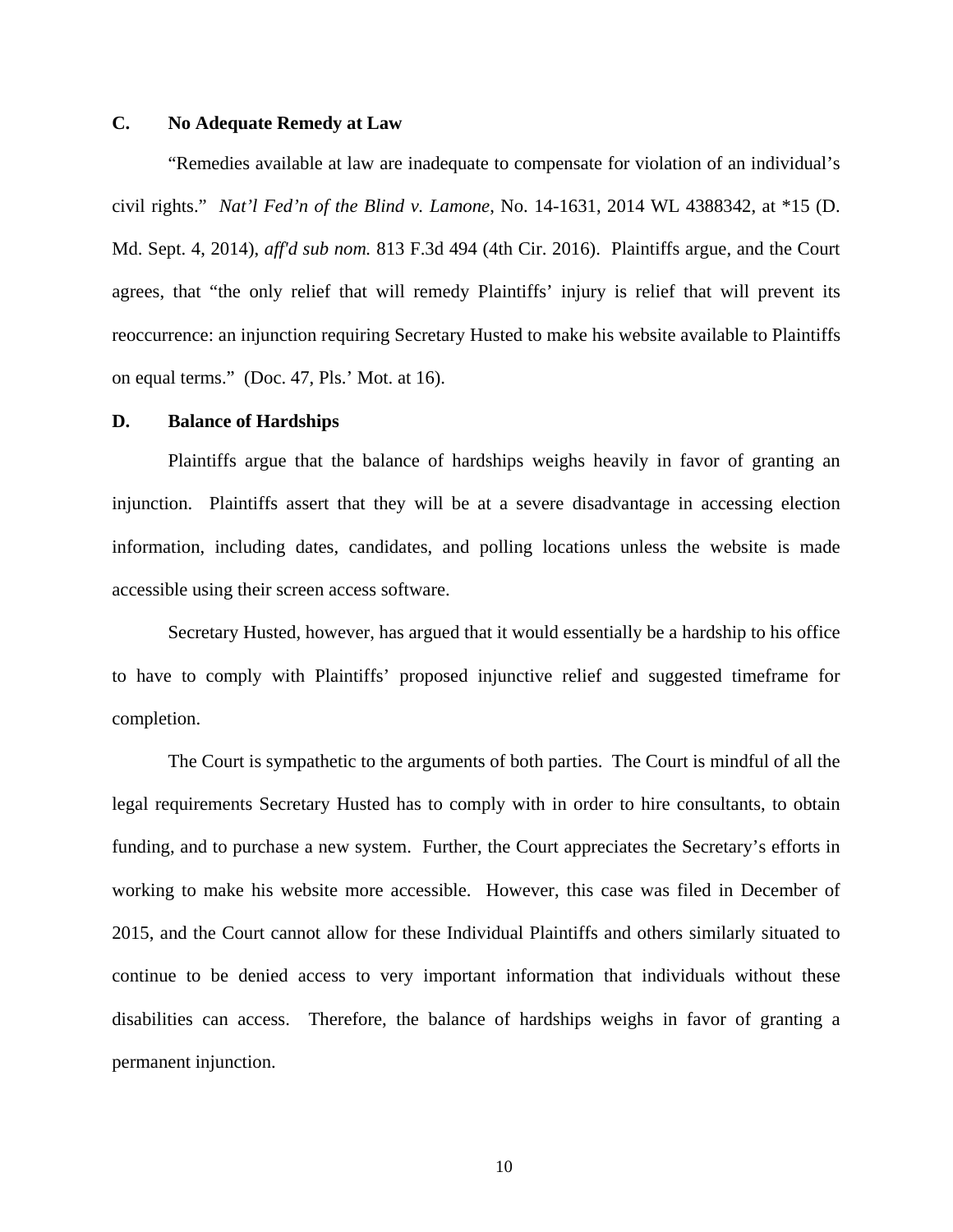## **E. Public Interest**

 Congress stated in the enactment of the ADA that it is in the public interest to eliminate discrimination against individuals with disabilities. *See* 42 U.S.C. § 12101. In the context of injunctions, the Sixth Circuit has firmly held that "[t]he public interest is clearly served by eliminating the discrimination Congress sought to prevent in passing the ADA." *Jones v. City of Monroe*, 341 F.3d 474, 490 (6th Cir. 2003), *abrogated on other grounds by Lewis v. Humboldt Acquisition Corp.*, 681 F.3d 312, 317 (6th Cir.2012) (en banc); *accord Deck v. City of Toledo*, 29 F. Supp. 2d 431, 434 (N.D. Ohio 1998) (noting that "there is a significant public interest in eliminating discrimination against individuals with disabilities") (internal quotation marks omitted). Therefore, the public interest favors injunctive relief to ensure that all individuals have access to the website.

 However, the Secretary of State is a public elected official and funding for staffing and maintenance and improvements to his website comes from public tax dollars. Therefore, although accessibility is clearly favored, it must be balanced by the fact that the public would most likely not want their taxes increased or used to pay exorbitant fees to have a process expedited that the Secretary was already in the process of completing in the ordinary course.

The Court will take these factors into account when issuing the injunctive relief below.

## **F. Injunctive Relief**

 Plaintiffs have submitted a nine-page proposed order outlining every aspect of the remediation plan the Secretary's office should take to make the website compliant, including hiring consultants approved by Plaintiffs, adopting policies approved by Plaintiffs, forming a committee for oversight, providing training, conducting performance review, conducting testing, and detailed reporting for five years, among other things. Again, Secretary Husted does not disagree that the website is not accessible to all, but argues that any injunctive relief should be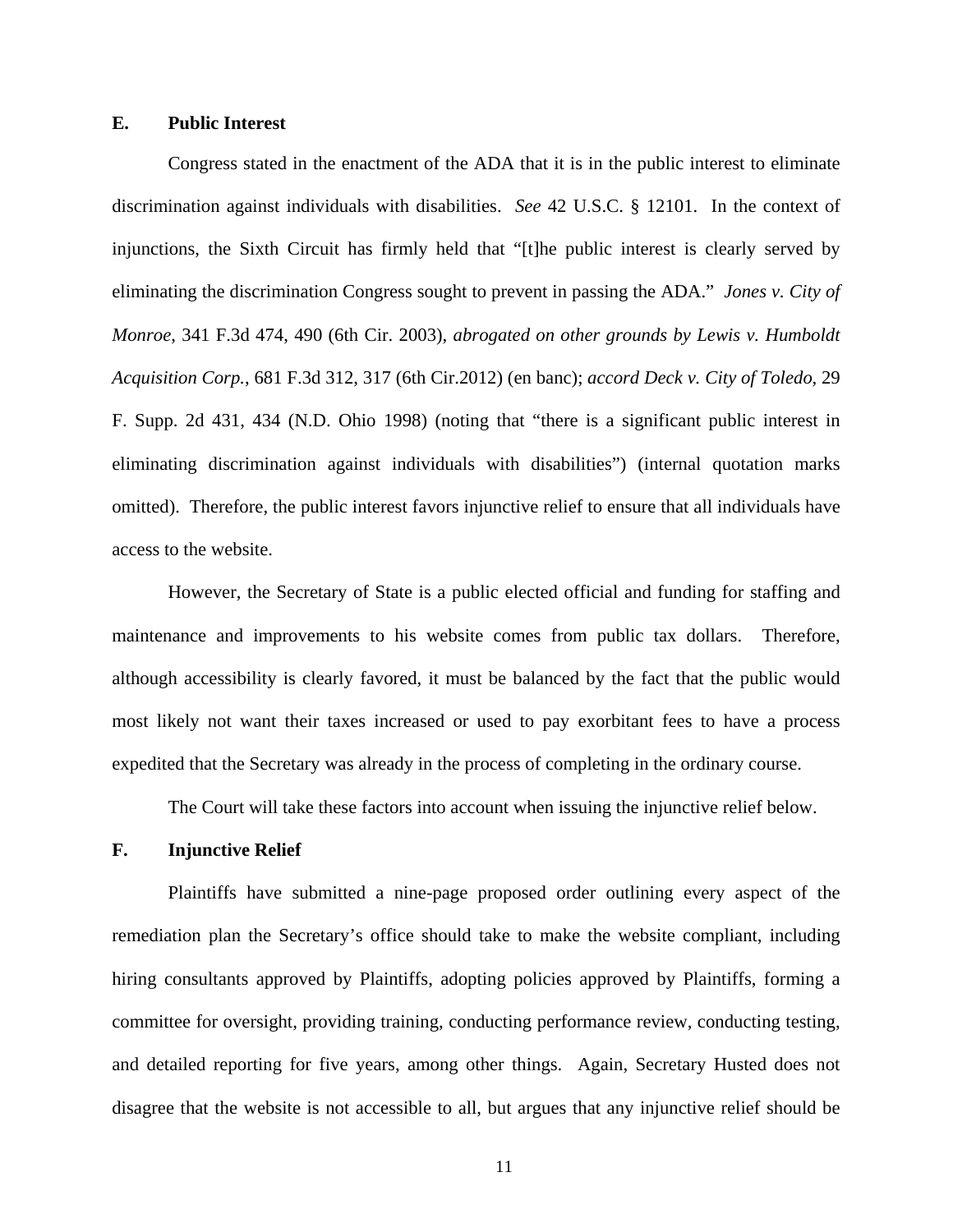fashioned like that in *Martin*, *i.e.* that it should be narrowly tailored to make it ADA compliant. Secretary Husted asserts that "the breadth of the peripheral relief Plaintiffs request serves as nothing more than a power grab that would give Plaintiffs unnecessary discretion over, and keep Plaintiffs unnecessarily involved in, the Secretary's operation of his office." (Doc. 48, Def.'s Resp. at 11).

 Further, Plaintiffs initially requested that such compliance be completed by March of 2017, but then amended that to September 8, 2017 (60 days before the November 2017 general election). (Doc. 49, Pls.' Reply at 6, n. 4). Defendants argued in response to the initial date that it was unduly burdensome based on staffing limitations, working within the State of Ohio's procurement and budgetary parameters, etc. (Doc. 48, Def.'s Resp. at 13). The Secretary's Office suggests that eighteen months is both a reasonable and necessary time frame in which to make the website fully compliant with WCAG 2.0 AA. (*Id*. at 14).

The Secretary's office has identified the problem with the website—that the current CMS was not created to specifically address WCAG 2.0 AA and as such, prevents the Secretary's office from meeting the accessibility criteria. (Doc. 48-1, Damschroder Supp. Aff. ¶¶ 5–7). Therefore, the decision has been made to purchase a new CMS. The RFP for this project was already scheduled to be posted. (*Id.* at ¶ 8). Once the CMS is created, the Secretary's three web designers will work with the selected vendor to transfer the current website content into the new CMS. (*Id.* at ¶ 9). Secretary Husted then plans to have the website tested before presented to the public. (*Id*. at ¶ 10). Despite setting forth the aforementioned plan to bring the website into compliance with WCAG 2.0 AA and stating that it is already in the process, Mr. Damschroder stated that "eighteen months would be a reasonable time period given the time needed to identify and contract with the appropriate vendors." (*Id*. at 11).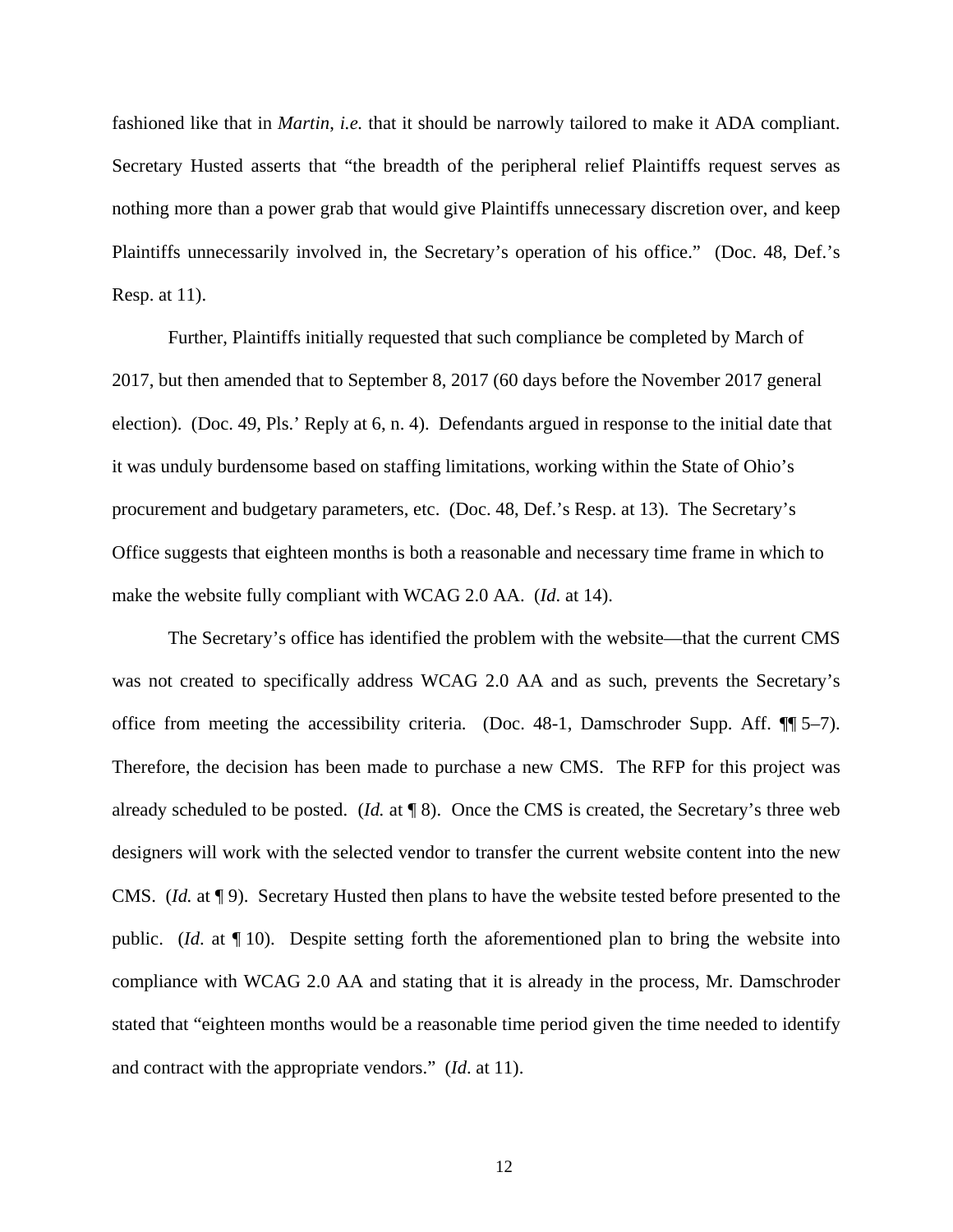This Court, like the court in *Martin*, recognizes and commends the Secretary's office for taking steps to correct this issue and make the website accessible to all. However, based on the Secretary's plan as set forth by Mr. Damschroder, Secretary Husted does not provide a sufficient explanation as to why the Secretary's office would need an additional eighteen months to complete this project. The Secretary's office began addressing these issues in 2015, and the process to purchase of the CMS has already begun. Therefore, the Court finds that a deadline of September 29, 2017, is adequate for the Secretary's office to make the website fully complaint, but still allow the Individual Plaintiffs the benefit of using the website in preparation for the November 7, 2017 general election.

As to the detailed plan of remediation proposed by Plaintiffs, the Court finds that it is not necessary to ensure the website is fully compliant. Secretary Husted has outlined a plan to purchase a new CMS and ultimately have all the website information transferred to it, which will make it compatible with the Individual Plaintiffs screen access software. Secretary Husted's office is obviously free to reach out to Plaintiffs through counsel if seeking suggestions, recommendations for consultants, or any other information that would expedite the remediation process. However, this Court will not order that certain steps toward remediation be approved by Plaintiffs. That is too overreaching and not narrowly tailored to accomplish the goal of making this website accessible to all. Further, the Court will not require continued oversight or reporting, but will order Secretary Husted to continue to make the website accessible to all. As updates are required, the Court encourages the Secretary to make those updates as expeditiously as possible so as not to deny anyone access to the website.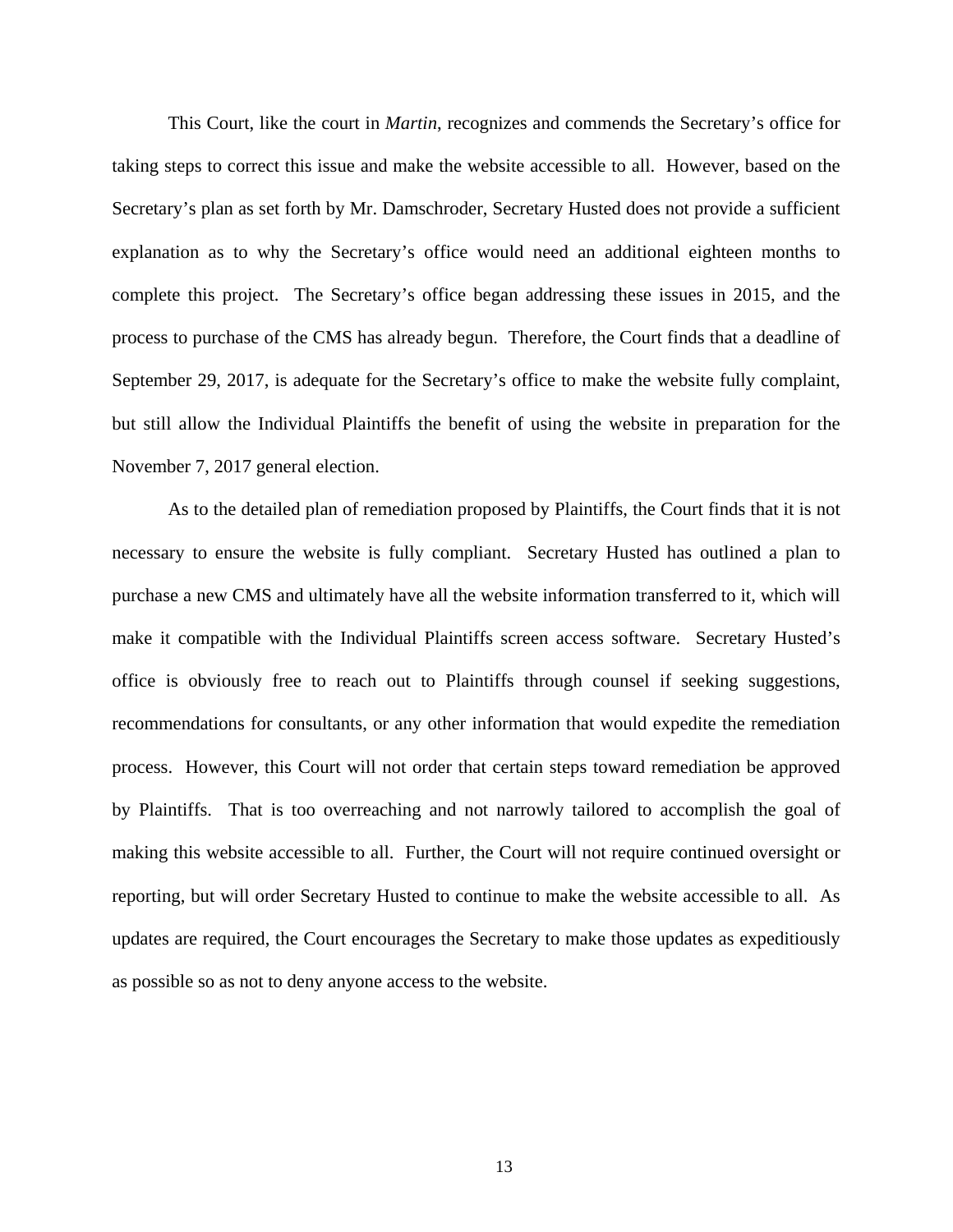Therefore, after careful consideration of Plaintiffs' Motion for Permanent Injunction, Plaintiffs' Motion is **GRANTED IN PART**. The Permanent Injunction issued in this case requires:

- Defendant, the Ohio Secretary of State, to make his website (http://www.sos.state.oh.us) accessible to all individuals, including the Individual Plaintiffs, including conforming with the Web Content Accessibility Guidelines 2.0 Level A and AA Success Criteria and ensuring that all forms available on the website are capable of being electronically filled, saved, and submitted, and are offered in a format that is accessible across a wide spectrum of electronic devices, such as HTML.
- After the September 29, 2017 deadline for completion has passed, if Plaintiffs believe that any portion of this Order has been violated or the website is still not fully accessible, they shall give notice, including a detailed explanation of the particular violation, to Defendant, the Secretary of State. Defendant must respond to such notice as soon as practicable, but no later than thirty (30) days thereafter. The parties shall negotiate in good faith in an attempt to resolve any dispute relating thereto. If the parties are unable to reach a mutually acceptable resolution, this Court will retain jurisdiction to allow Plaintiffs to seek to enforcement consistent with this Order.